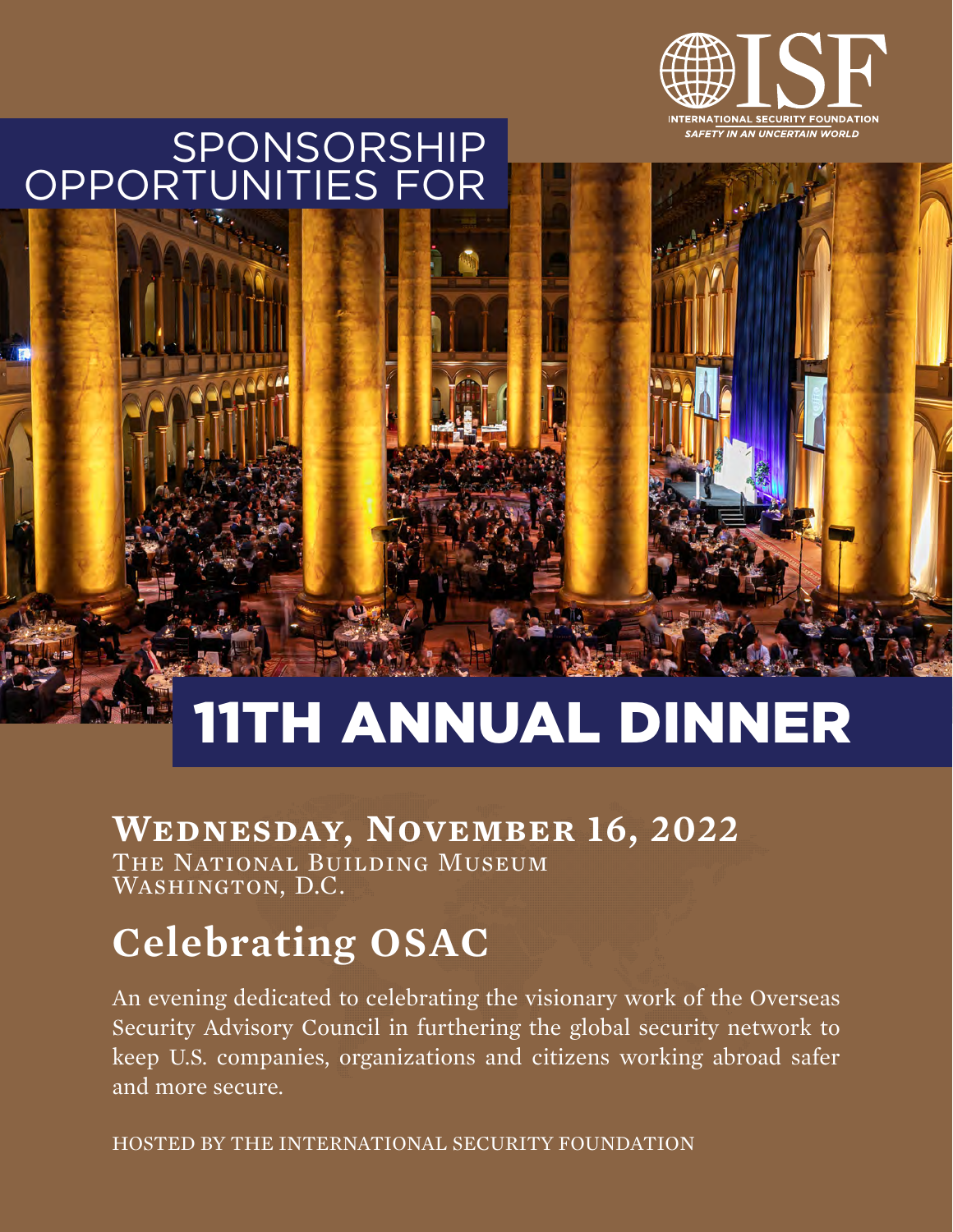## **FACT SHEET for the ISF 11th Annual Dinner**



**Host:** The International Security Foundation (ISF) is a nonprofit organization created in 2011 by the private sector members of the Overseas Security Advisory Council (OSAC) to fund OSAC programs, events, workshops and other information-sharing/ networking opportunities across the world for the U.S. global security field. Funds raised through the annual ISF Dinner allow the ISF to meet ongoing security-information needs and respond to new initiatives.

The ISF is a 501(C) (3) organization. Gifts are tax-deductible as allowed by law. Tax ID #: 80-0719130



**Event Overview: Held annually during OSAC's Annual** Briefing Week in November, the ISF Dinner is a highly anticipated, typically sold-out event attracting 900-plus guests from across the U.S. global security industry, corporate leadership and the U.S. Department of State and other branches of government. It is viewed as one of the best networking events for the security field.

## **Date**

**WEDNESDAY, NOVEMBER 16, 2022**

ħT

### **Location**

**THE NATIONAL BUILDING MUSEUM 440 G STREET, N.W. WASHINGTON, D.C.** 

### **Schedule**

**6:00 PM: VIP RECEPTION 6:30 PM: COCKTAIL RECEPTION 7:30 PM – 9:30 PM: DINNER, AWARDS, KEYNOTE REMARKS 9:30 PM: DESSERT RECEPTION**



**2022 KEYNOTE SPEAKER: Robert Gates** Secretary of Defense (2006-2011)

FOR MORE INFORMATION ON THE EVENT OR SPONSORSHIPS, CONTACT PEGGY O'NEILL, ISF EXECUTIVE DIRECTOR PEGGYONEILL@ISF4OSAC.ORG OR 832-543-1442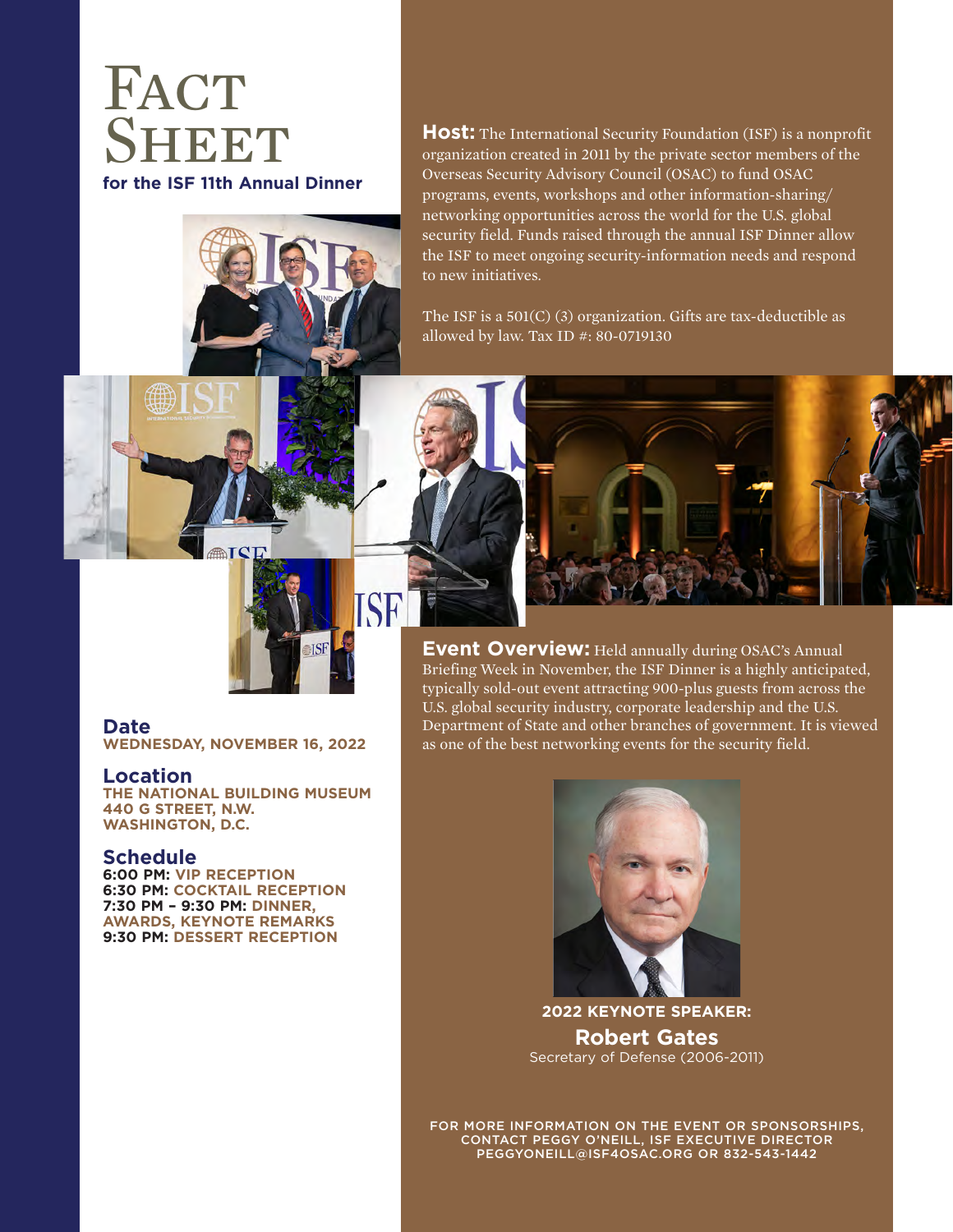











**Past Speakers:** 2021

MADELEINE ALBRIGHT 64th U.S. Secretary of State THE HONORABLE SUSAN GORDON Former Principal Deputy Director of National Intelligence

2020

MICHAEL R. POMPEO 70th U.S. Secretary of State THE HONORABLE WILLIAM H. WEBSTER

2019

ADMIRAL MICHAEL S. ROGERS (RET.) Former Director, National Security Agency Former Commander, U.S. Cyber Command

2018

GENERAL MICHAEL V. HAYDEN (RET.) Former CIA and NSA Director

2017

GENERAL JAMES T. CLAPPER (RET.) Former Director of National Intelligence

#### **2022 BOARD OF DIRECTORS**

PRESIDENT **Rich Davis** United Airlines, Inc., Retired

VICE PRESIDENT

**Scott Sheafe** Stryker

**SECRETARY Daniel E. Schlehr** Raytheon Company, Retired

> TREASURER **Keith Slotter** JetBlue

**Erik Antons** Whirlpool Corporation

**Jerry Brennan** Security Management Resources

> **Buffy Christie** Novelis

**Gregg Dunn<br>The Church of Jesus Christ** of Latter-day Saints, Retired

**Kevin Friker Equinix** 

**Kelly Johnstone** The Coca-Cola Company, Retired **David Komendat**

The Boeing Company

**Margaret Levine** Bridgestone Americas, Inc., Retired **Nick Lovrien** Meta

**Michael Peaster**

McDonald's Corporation **Edward Silverman Allied Universal** 

**James F. Snyder** Domestic Security Partnership

EX-OFFICIO **Peggy O'Neill** ISF

EMERITUS **Grant Ashley**  Merck, Retired

**Ronald Iden** The Walt Disney Company **John McClurg BlackBerry David Schrimp** 3M, Retired

**2022 EVENT LEADERSHIP**

EVENT CHAIR **Rich Davis**  United Airlines, Inc., Retired

> EVENT CO-CHAIR **Edward Silverman**

Allied Universal® EVENT STEERING COMMITTEE **Billy Baker**  Capital One **Jerry Brennan** 

Security Management Resources

**Cameron Burks**  Roku

**Justin Crump Sibylline** 

**Patrick Hawk Discovery** 

**David Komendat**  The Boeing Company

**Michael Maloof Oracle** 

**Kristine Raad**  Four Seasons

**Scott Sheafe**  Stryker

**Jeffrey Thomas**  Prudential Financial **Corey Vitello** 

Roku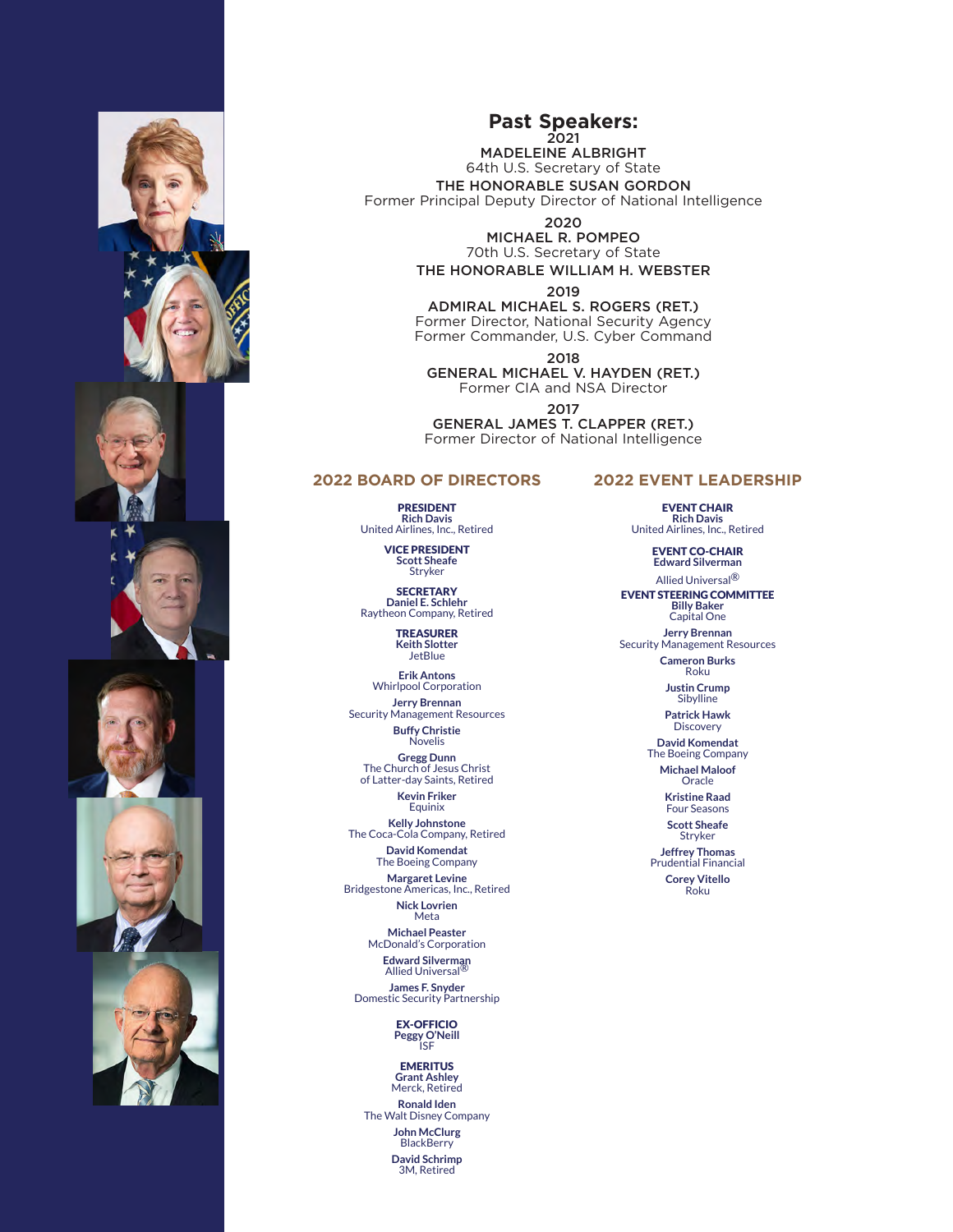

## Become a Sponsor of the ISF 11th Annual Dinner

**The impact of sponsorship is worldwide. Sponsorship funds go directly to support numerous workshops, programs, forums, consultations, reports and much more to benefit the U.S. global security network.**

#### **As a sponsor, your organization:**

- Helps to keep American companies, NGOs, academic and faith-based organizations and nonprofits operating abroad safer and more secure.
- Deepens and expands the community of security professionals working across the globe to share critical information in real time to address and prevent crisis.
- Provides the funds to meet OSAC's new initiatives to serve this vital network.
- Furthers the visibility within and leadership of OSAC and its growing public-private partnership.
- Supports related organizations by funding education programs and security information exchanges.

Join the 90-plus annual ISF Dinner sponsors by supporting ISF through one of the sponsorship levels outlined in this packet.

◆ ◆ ◆

## Presenting Sponsor **(Exclusive to one sponsor) \$100,000**

#### **Benefits:**

- Exclusive recognition as the event Presenting Sponsor
- Opportunity to present one of the event's awards
- Premier logo placement at registration table and
- VIP reception
- Three front-row tables for 12 guests each
- Two VIP seats at the Head table with keynote speaker
- Table guests invited to the VIP reception with keynote speaker
- Logo listed on electronic collateral as Presenting Sponsor
- Logo listed on all Regional Council events as the "ISF Partner Sponsor" for one year
	- Logo on ISF step and repeat background for photos
- Logo on centerpiece cards on reception tables
- Group photo opportunity with keynote speaker
- Logo listed on event page of ISF website as Presenting Sponsor
- Acknowledgement during Chair's remarks
- Full page inside front cover color ad in program journal
- Logo on sponsorship signage at dinner
- Full-screen logo slide in event slide show
- Logo recognition for one year on ISF website with direct hyperlink
- Recognition in ISF's Annual Report with donor spotlight article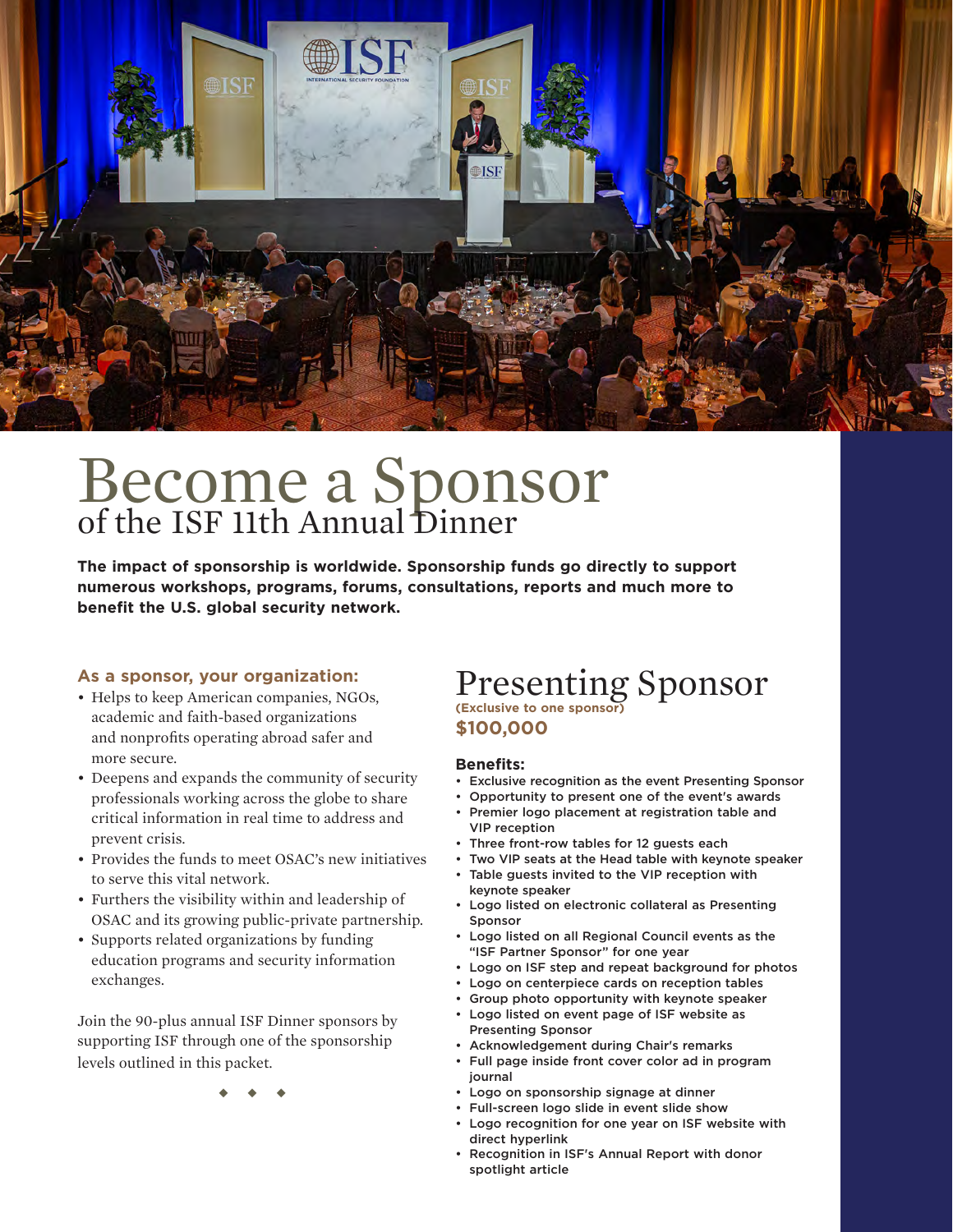## Become a Sponsor Diamond Sponsor **\$50,000** Silver Sponsor

### **Benefits:**

- Premier logo placement at VIP reception
- Two Premier tables for 12 quests each
- One VIP seat at the Head table with keynote speaker
- Table guests invited to the VIP reception with keynote speaker
- Logo listed on electronic collateral as Diamond Sponsor
- Logo on centerpiece cards on reception tables
- Group photo opportunity with keynote speaker
- Logo listed on event page of ISF website as Diamond Sponsor
- Acknowledgement during Chair's remarks
- Full page color ad in program journal
- Logo on sponsorship signage at dinner
- Full-screen logo slide in event slide show
- Logo recognition for one year on ISF website with direct hyperlink
- Recognition in ISF's Annual Report

## Platinum Sponsor **\$35,000**

#### **Benefits:**

- One Premier table for 12 guests
- Table guests invited to the VIP reception with keynote speaker
- Logo listed on electronic collateral as Platinum Sponsor
- Logo on centerpiece cards on reception tables
- Group photo opportunity with keynote speaker
- Logo listed on event page of ISF website as Platinum Sponsor
- Acknowledgement during Chair's remarks
- Full page color ad in program journal
- Logo on sponsorship signage at dinner
- Full-screen logo slide in event slide show
- Logo recognition for one year on ISF website with direct hyperlink
- Recognition in ISF's Annual Report

## Gold Sponsor **\$25,000**

#### **Benefits:**

- One Premier table for 12 guests
- Table guests invited to the VIP reception with keynote speaker
- Group photo opportunity with keynote speaker
- Logo listed on event page of ISF website as Gold Sponsor
- Acknowledgement during Chair's remarks
- Full page color ad in program journal
- Logo on sponsorship signage at dinner
- Full-screen logo slide in event slide show
- Logo recognition for one year on ISF website with direct hyperlink
- Recognition in ISF's Annual Report

## **\$15,000**

#### **Benefits:**

- One table for 10 guests
	- Four tickets to the VIP reception with keynote speaker
	- Half page color ad in program journal
	- Logo on sponsorship signage at dinner
	- Full-screen logo slide in event slide show
- Logo recognition for one year on ISF website with direct hyperlink
- Recognition in ISF's Annual Report

### Bronze Sponsor **\$10,000**

#### **Benefits:**

- One table for 10 guests
- Quarter page color ad in program journal
- Full-screen logo slide in event slide show
- Logo recognition for one year on ISF website with direct hyperlink
- Recognition in ISF's Annual Report

## Patron Sponsor **\$5,000**

### **Benefits:**

- Four tickets to the event
- Name listed in program journal
- Name listed in event slide show
- Name listed for one year on the ISF website
- Recognition in ISF's Annual Report

## Premium Ticket(s) **\$1,000/each**

#### **Benefits:**

- Recognition as an individual sponsor at the Premium level in the event program journal
- One Premium ticket to the event

## Individual Ticket(s) **\$500/each**

#### **Benefits:**

• One ticket to the event

ALL SPONSORSHIP BENEFITS RELATED TO PRINT COLLATERAL ARE SUBJECT TO DESIGN AND PRINT<br>DEADLINES. ALL PROGRAM AND SPONSOR AD ARTWORK MUST BE CREATED BY THE SPONSOR TO<br>MEET PROGRAM SPECIFICATIONS.